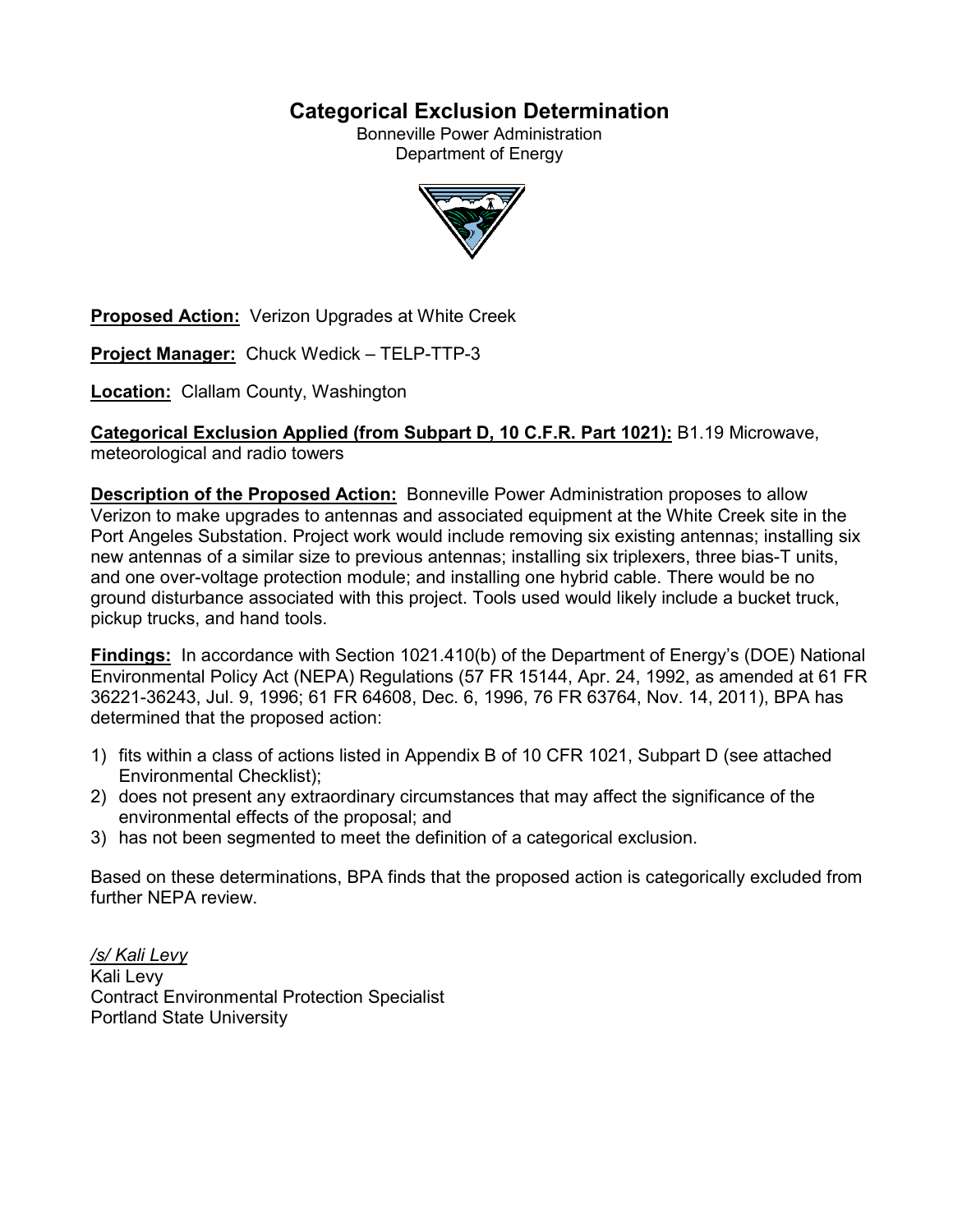Reviewed by:

*/s/ Carol Leiter* Carol Leiter Supervisory Environmental Protection Specialist

Concur:

*/s/ Sarah T. Biegel January 3, 2022* Sarah T. Biegel Date NEPA Compliance Officer

Attachment(s): Environmental Checklist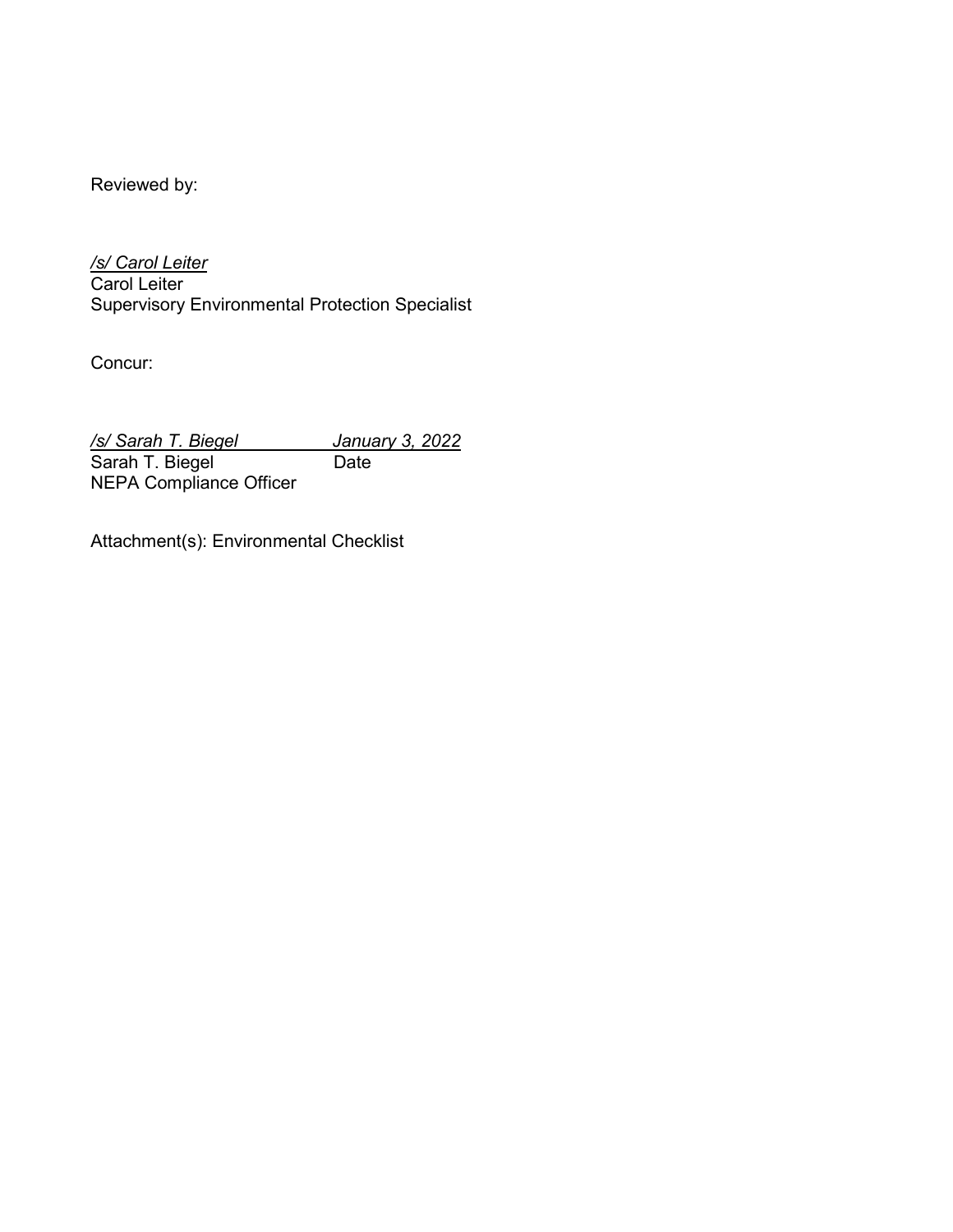# **Categorical Exclusion Environmental Checklist**

This checklist documents environmental considerations for the proposed project and explains why the project would not have the potential to cause significant impacts on environmentally sensitive resources and would meet other integral elements of the applied categorical exclusion.

## **Proposed Action:** Verizon Upgrades at White Creek

## **Project Site Description**

Project actions would take place on and around a communications tower next to the control building of the Port Angeles Substation in Clallam County, WA (Township 30 North, Range 6 West, and Section 14). The tower is in a graveled area surrounded by a landscaping strip that separates it from a sidewalk and a parking lot. The substation is in an urban area.

## **Evaluation of Potential Impacts to Environmental Resources**

## **1. Historic and Cultural Resources**

Potential for Significance: No

Explanation: BPA historian review of the proposed project actions found no potential to cause effects to historic resources.

## **2. Geology and Soils**

Potential for Significance: No

**Explanation:** There would be no ground disturbance associated with this project.

## **3. Plants (including Federal/state special-status species and habitats)**

Potential for Significance: No

Explanation: The only plants in the area are the plants in the landscaping strip; no special-status plants occur in the area. No plants would be impacted.

## **4. Wildlife (including Federal/state special-status species and habitats)**

Potential for Significance: No with Conditions

Explanation: No special-status wildlife are known to be near the project site. The project location is not located within or adjacent to any critical habitat areas.

Any local wildlife in the area may be temporarily disturbed by project noise.

Notes: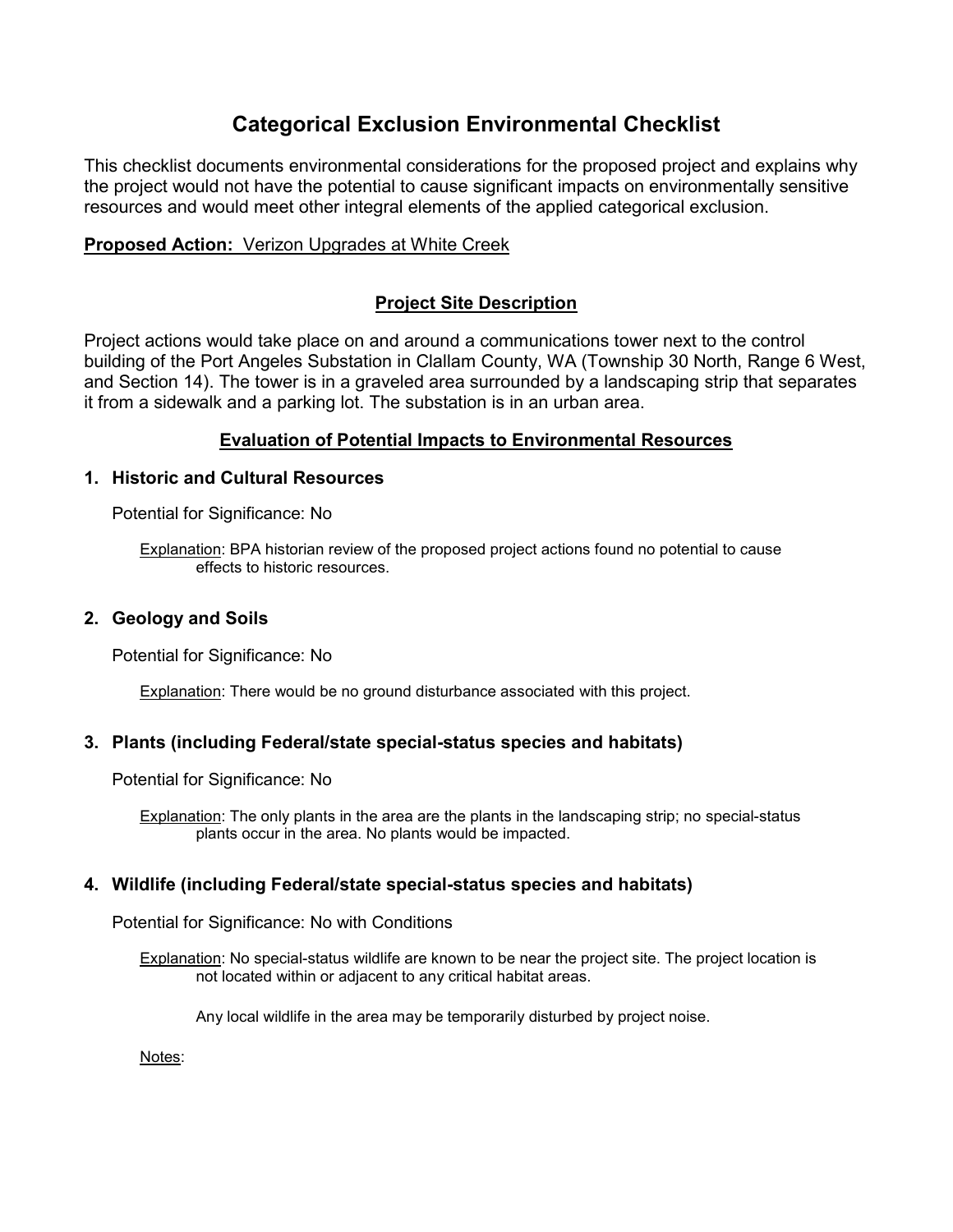• If any active nests are found on the structure prior to construction, the construction would be delayed until the nests are unoccupied.

## **5. Water Bodies, Floodplains, and Fish (including Federal/state special-status species, ESUs, and habitats)**

Potential for Significance: No

Explanation: The project site is not located in or near water bodies.

#### **6. Wetlands**

Potential for Significance: No

Explanation: The project site is not located in wetlands.

#### **7. Groundwater and Aquifers**

Potential for Significance: No

Explanation: There would be no ground disturbance associated with this project. There would be no impact to groundwater or aquifers.

#### **8. Land Use and Specially-Designated Areas**

Potential for Significance: No

**Explanation:** There would be no change of land use. The project site houses existing communications equipment.

#### **9. Visual Quality**

Potential for Significance: No

Explanation: There would be minimal changes to the appearance of the project site.

#### **10. Air Quality**

Potential for Significance: No

Explanation: A small amount of dust and vehicle emissions would occur during project work. There would be no significant changes to air quality during or after project work.

#### **11. Noise**

Potential for Significance: No

Explanation: Project noise would be temporary and would occur during daylight hours. Operational noise would not change.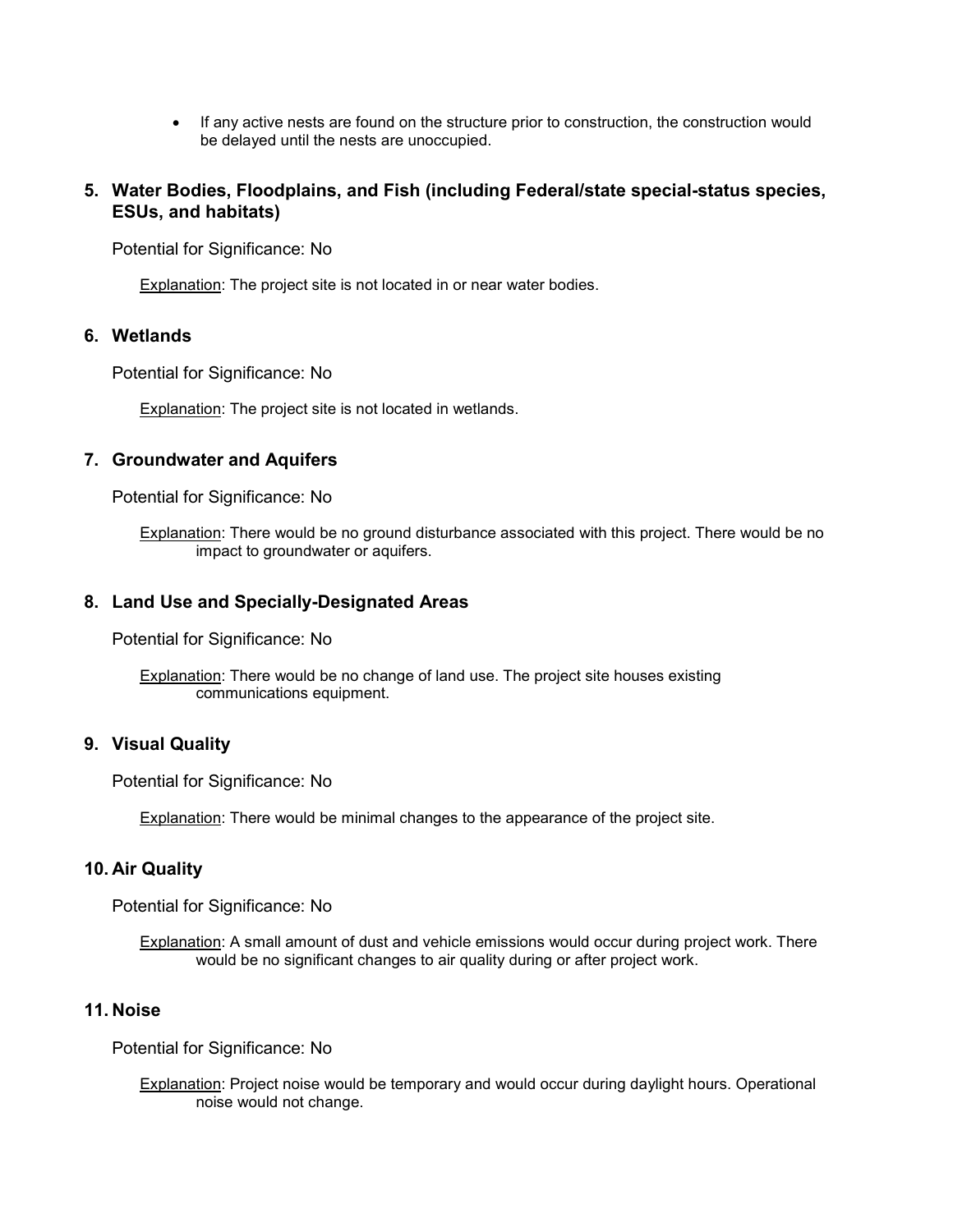## **12. Human Health and Safety**

Potential for Significance: No

Explanation: All applicable safety standards would be followed during project work. The project would not create conditions that would increase risk to human health and safety.

## **Evaluation of Other Integral Elements**

The proposed project would also meet conditions that are integral elements of the categorical exclusion. The project would not:

**Threaten a violation of applicable statutory, regulatory, or permit requirements for environment, safety, and health, or similar requirements of DOE or Executive Orders.**

Explanation: N/A

**Require siting and construction or major expansion of waste storage, disposal, recovery, or treatment facilities (including incinerators) that are not otherwise categorically excluded.**

Explanation: N/A

**Disturb hazardous substances, pollutants, contaminants, or CERCLA excluded petroleum and natural gas products that preexist in the environment such that there would be uncontrolled or unpermitted releases.**

Explanation: N/A

**Involve genetically engineered organisms, synthetic biology, governmentally designated noxious weeds, or invasive species, unless the proposed activity would be contained or confined in a manner designed and operated to prevent unauthorized release into the environment and conducted in accordance with applicable requirements, such as those of the Department of Agriculture, the Environmental Protection Agency, and the National Institutes of Health.**

Explanation: N/A

## **Landowner Notification, Involvement, or Coordination**

Description: Project actions would occur on BPA fee-owned property. Verizon would be responsible for coordinating access.

Based on the foregoing, this proposed project does not have the potential to cause significant impacts to any environmentally sensitive resource.